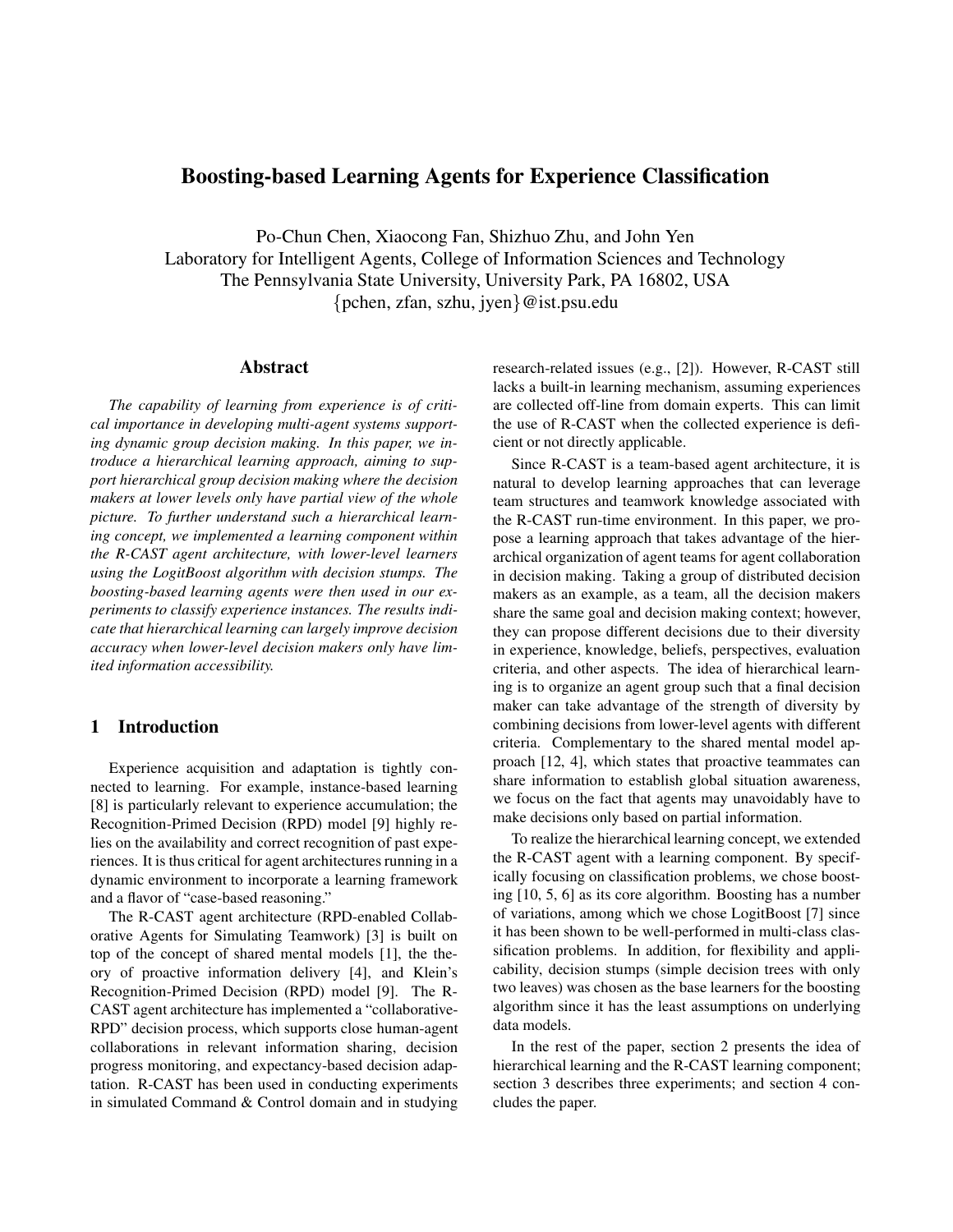## **2 The Learning Framework**

In this section, we first introduce the concept of hierarchical learning, and then we briefly describe the learning component developed under the R-CAST architecture.

## **2.1 The Hierarchical Learning**

The hierarchical learning is a variation of the original boosting. The idea is to build a multi-agent system to implement a committee of learners forming a multi-layered learning structure such as the example shown in Figure 1. An upper-level learning agent makes classification decisions based on the recommendations from its immediate lower-level agents. Learning agents at the same level can share the same goal and tasking context, but they typically have different perspectives and evaluation criteria. Consequently, they can generate different classification decisions regarding a same situation. Our assumption is that, by combining the diversity and learnabilities [10] of its lower-level agents, an upper-level agent could perform better than each individual of the lower-level agents.



**Figure 1. The hierarchical learning**

This learning approach relies on the following layered training protocol:

- (a) Each of the bottom-level agents is individually trained (can use independent training set) to obtain a classifier reflecting its decision-making criteria (perspective) regarding the domain problem.
- (b) To train an upper-level agent, select a distinct set A of training instances, and request each of the immediate lower-level agents (already trained) to classify this set of instances. The classification results as well as the correct class labels are collected to form a set B of training instances for the upper-level agent. It is worth noting that training set  $B$  differs from set  $A$ . The instances in  $B$  take the lower-level agents' classification results as its attribute values. For example, if we have three agents named A1, A2, and A3, the composed training instances will be of the form *(result\_of\_A1, result of A2, result of A3, correct class)*. The upperlevel agent is then trained using set B, resulted with a classifier based on its children's results.

(c) Repeat the same procedure to train all agents level by level toward the topmost one. As a consequence, all the agents each will have a well-trained classifier that combines the perspectives of all its subordinates.

Obviously, the topmost agent can generate the final decisions considering all the contribution of the committee members. The performance can be sensitive to what strategies are used to balance the effects of each lower-level agent's contribution in producing the final decisions. For now, we adopt majority vote; in the future, we will explore other approaches such as weighted-sum and decision trees.

In general, this hierarchical learning approach provides a systematic and flexible way for organizing learning-enabled agents. Better performance can be gained by comprehensively considering the recommendations from a group of "weak learners."

This hierarchical learning is motivated by the original idea of boosting. Boosting [10] is a kind of ensemble learning which combines a number of weak learners to form a committee, and the committee integrates the decision by strategies such as majority vote [5] or weighted-sum computation. Although each of the weak learner can just be correct on certain fraction of the whole instance set, by boosting they can be coherently organized to provide quite desirable results.

However, the hierarchical learning differs from boosting algorithms (e.g., AdaBoost [6] and LogitBoost [7]) in the way how base learners are trained. Boosting builds the base learners by iteratively training a decision model, where each of the iteration creates a new learner of the same model, and the final decision is made by integrating these learners. Whereas in our approach, the base learners are individually trained agent entities; and the upper-level agents are trained level-by-level, exploiting the well-trained lower-level agents. In summary, this learning approach can be viewed as an agent-level boosting, where each learning agent may have its own distinctive knowledge, experiences, and evaluation criteria.

#### **2.2 The Learning Component**

In order to realize the hierarchical learning, we extended the R-CAST agent with a learning component. A knowledge base-centric framework was designed as shown in Figure 2, including five main functions working as follows. First, the preprocessing function prepares training instances by composing relevant pieces of facts of the type "TrainingInstance" to produce complete training instances. Second, the training function will build a classifier using the latest set of training instances. Third, whenever the agent recognizes a current situation, the classifying function will be invoked to perform classification and propose a recommendation with the latest trained classifier. Fourth, a scenario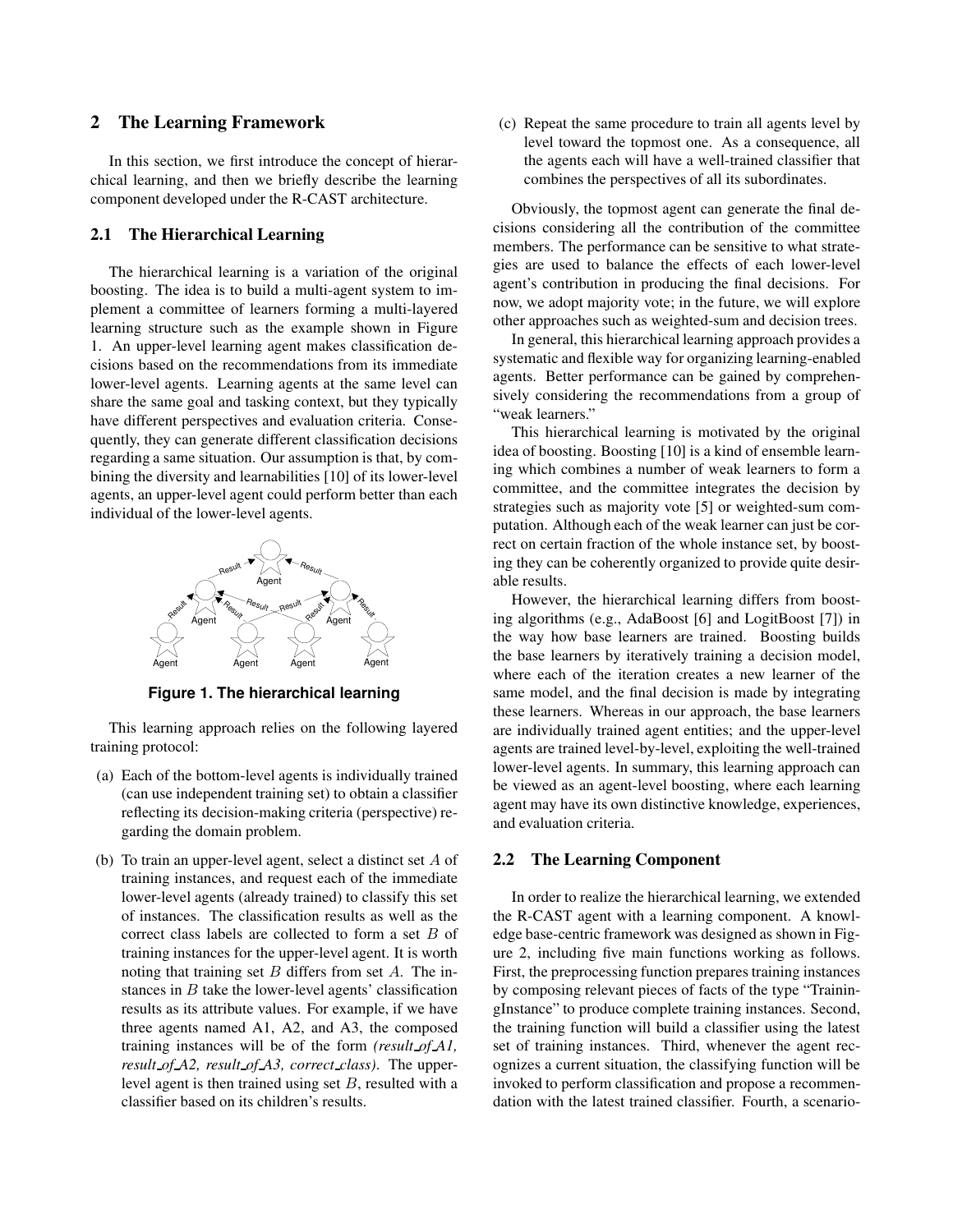dependent verifier will be invoked to check the correct class label for the given situation. Last, the performance evaluator will determine the performance in terms of error rates.



**Figure 2. KB-centric learning cycle**

In our implementation, LogitBoost [7] (with decision stumps) was adopted as the underlying classification algorithm. The Weka [11] data mining library was also used in our implementation, including the LogitBoost function and the instance handler.

## **3 Experiments**

In order to evaluate the hierarchical learning, we conducted three experiments as follows: the first one has one single agent with complete training/testing instances (i.e., instances with all domain features available); the second one involves agents fed with partial instances where some features are missing; the third one consists of eleven agents, including ten "biased" learners from the second experiment and one upper-level agent which takes the biased learners' classification results as its inputting features.

To perform the experiments, we randomly generate instances using a simulated 5-class data model adapted from [7]. This model assumes all instances have ten attributes randomly drawn from a 10-D Gaussian distribution, and the decision boundaries are determined by properly choosing the thresholds  $r = \sqrt{\sum_{i=1}^{10} x_i^2}$  such that approximately equal number of instances will be assigned to each class.

#### **3.1 Experiment 1: Complete Training Instances**

In experiment 1, the learner was always fed with complete instances. Using 5,000 independently drawn training instances and another 5,000 testing instances, the testing results were as shown in Figure 3. The error curve begins with 0.7532 and then gets lower and lower, stabilized after around 1,500 iterations. The best testing error rate is 0.1614, achieved by the classifier trained with 1,811 iterations. We attribute such a good performance to Boosting.



**Figure 3. Experiment 1 — test error curve**

## **3.2 Experiment 2: Partial Training Instances**

In experiment 2, we set up ten learning agents, each handled instances with a different missing attribute. The same sets of complete training/testing instances were delivered to these ten agents, but they selectively ignored the values of their respective missing attribute. By training each agent's classifier with 5,000 independently drawn instances and testing with another 5,000 ones, the results were as shown in Figure 4. The error rates rose more than twice as compared with experiment 1. We can attribute such performance decrease to the use of partial instances.



**Figure 4. Experiment 2 — test error curves**

#### **3.3 Experiment 3: The Hierarchical Learning**



**Figure 5. Experiment 3: hierarchical learning**

In this experiment, as shown in Figure 5, we used a 2 layered structure to organize 11 agents, where *Agents 1..10*